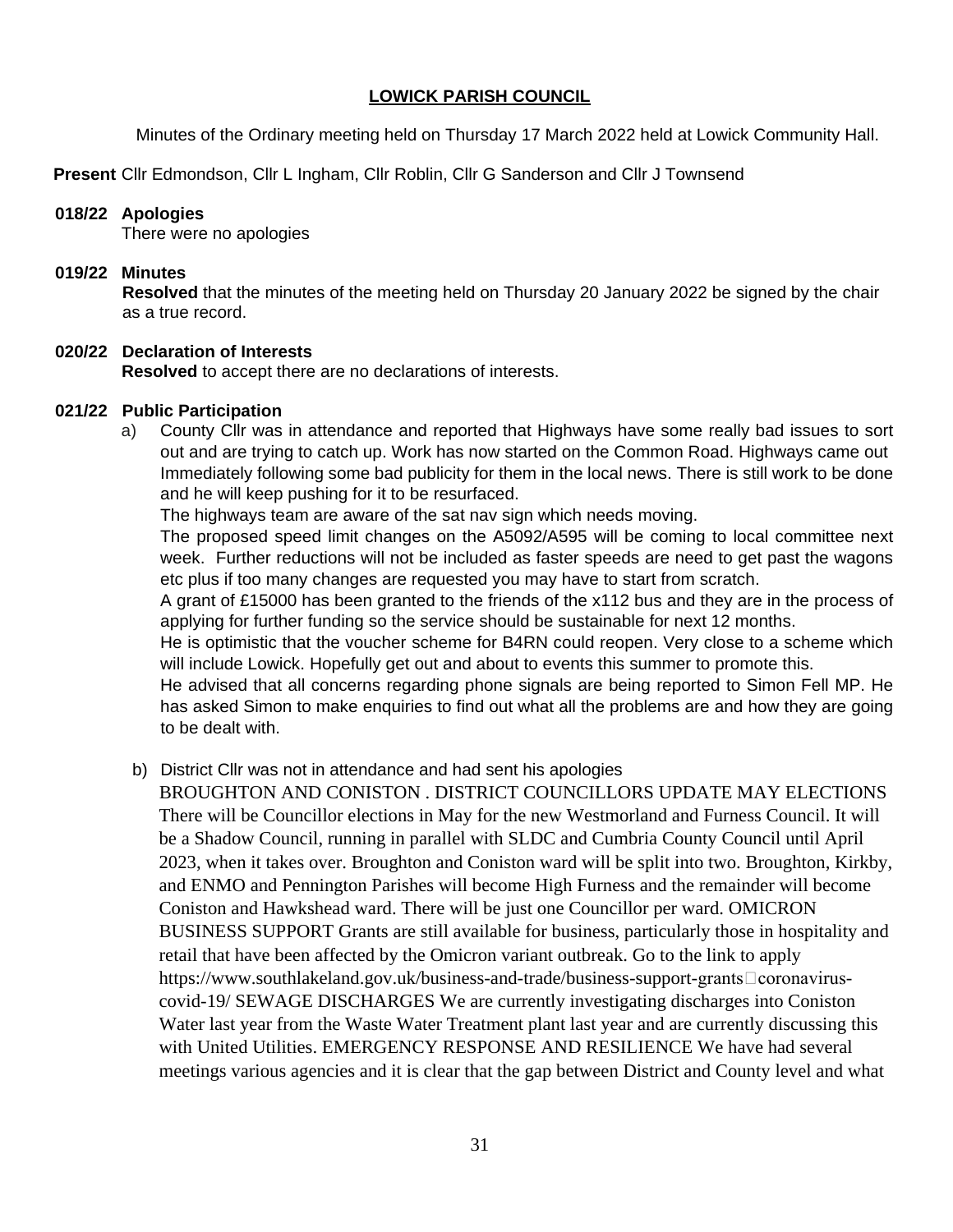happened in each area was too great. The response in each areas varied greatly and we established that we need to create small resilience groups, coordinated between parishes, with central emergency hubs. So, we are looking at having public meetings around the area in order to discuss the best way ahead. ILLEGAL OFFROADING On March 6th, we held a joint Police operation to deter and educate motorists from illegal off-roading. PCSO Paul Harris led the operation and there were representatives from SLDC, Park Rangers, the Trail Riders Federation, the Green Lanes Alliance, local Councillors and residents. The area covered, Burney End, Gawthwaite, Coniston Fells and the Rusland and Crake Valleys. The operation was extremely well coordinated and it was great seeing so many different groups working together in the local Community. We will be looking at similar operations over the coming tourist season, including road safety and speeding. VISITOR MANAGEMENT The first few months of this year have been extremely busy and the Tactical Visitor Management Group is beginning to put plans in action, in coordination with Safer Lakes. Unfortunately, the 56 day rule for pop up camping and car parking has not been extended this year, but the 28 day rule still applies. So the Park will be helping to develop these facilities to cope with the extra demand at peak times. MIKE McKINLEY, LDNPA CHAIRMAN Mike had been the Chair of the National Park for the past 7 years and unfortunately passed away in early March after a short illness. He led the Park through many difficult and challenging times and with passionate, professionalism and humour. He will be missed and I feel proud to have worked and learnt from him. BROUGHTON AND CONISTON . DISTRICT COUNCILLORS UPDATE Contact us on 077784 30926, if you have any queries/concerns or would like any more information.

Or ian.wharton@southlakeland.gov.uk, heather.troughton@southlakeland.gov.uk [tracy.coward@southlakeland.gov.uk](mailto:tracy.coward@southlakeland.gov.uk) Stay Safe, Keep Healthy Ian, Heather and Trac

c) Residents were in attendance were in attendance. They were interested in the Community Resilience Plan and volunteered to help with it.

#### **022/22 Road Safety**

- a) Cllr Ingham advised that there is now a joint working group with Blawaith and Subberthwaite Parish Council and also advise that there had been an initial meeting with CCC via Teams. CCC have advised that Planters will not be allowed on highway land in case anyone runs into them.
- b) Resolved to accept the Terms of Reference for the working group.

### **023/22 Community Resilience plan**

There was a discussion around having a community resilience plan and the need to link in with other services and the district Cllrs. Need to know who vulnerable people are in the parish. Need a group of people to form a working group. Templates are available to use.

**Resolved** to advertise on the website, notice board etc to generate some interest from the public to set up a working group.

#### **024/22 Queens Jubilee**

There was a discussion about the Queens Jubilee which included planting a tree and lighting a beacon. Hopefully there will be more information for the next meeting but in the meantime the clerk will register the tree and beacon.